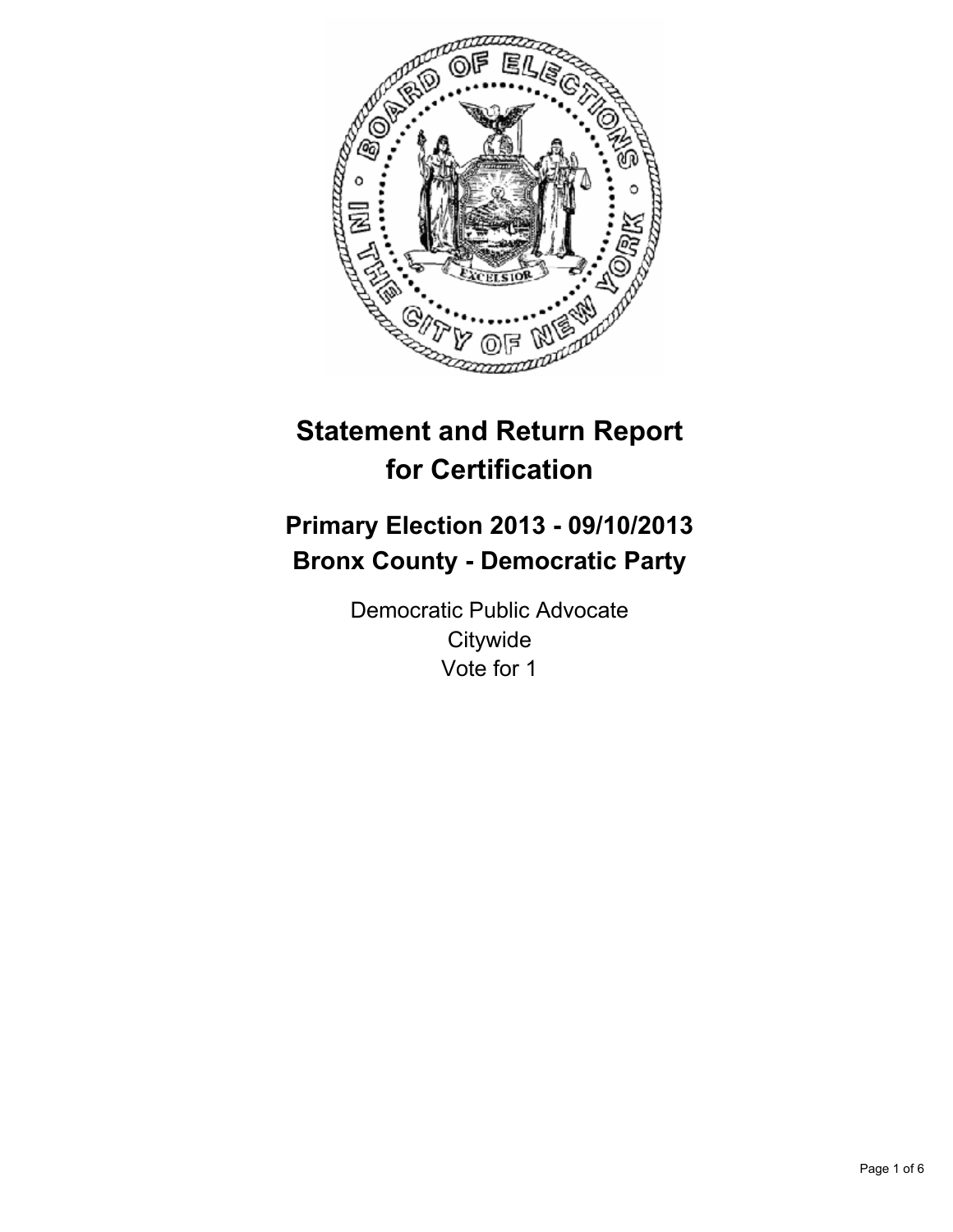

| <b>EMERGENCY</b>                   | 27           |
|------------------------------------|--------------|
| ABSENTEE/MILITARY                  | 155          |
| <b>FEDERAL</b>                     | 0            |
| <b>SPECIAL PRESIDENTIAL</b>        | 0            |
| <b>AFFIDAVIT</b>                   | 161          |
| CATHERINE L. GUERRIERO             | 1,246        |
| <b>LETITIA JAMES</b>               | 2,394        |
| <b>RESHMA SAUJANI</b>              | 656          |
| DANIEL SQUADRON                    | 1,056        |
| SIDIQUE WAI                        | 310          |
| ADOLFO CARRION (WRITE-IN)          | 1            |
| ALIYAL WILLAMS (WRITE-IN)          | 1            |
| MARLIN SIERA (WRITE-IN)            | 1            |
| NARIMAT MAHUNEY (WRITE-IN)         | 1            |
| PEDRO ALVAREZ (WRITE-IN)           | 6            |
| UNATTRIBUTABLE WRITE-IN (WRITE-IN) | 1            |
| YUDELKIA TAPIA (WRITE-IN)          | $\mathbf{1}$ |
| <b>Total Votes</b>                 | 5,674        |

### **Assembly District 78**

| <b>EMERGENCY</b>                   | 48    |
|------------------------------------|-------|
| ABSENTEE/MILITARY                  | 138   |
| <b>FEDERAL</b>                     | 0     |
| SPECIAL PRESIDENTIAL               | 0     |
| AFFIDAVIT                          | 139   |
| CATHERINE L. GUERRIERO             | 985   |
| <b>LETITIA JAMES</b>               | 1,494 |
| <b>RESHMA SAUJANI</b>              | 628   |
| DANIEL SQUADRON                    | 1,048 |
| SIDIQUE WAI                        | 211   |
| UNATTRIBUTABLE WRITE-IN (WRITE-IN) | 2     |
| <b>Total Votes</b>                 | 4,368 |

| <b>EMERGENCY</b>            | 69    |
|-----------------------------|-------|
| ABSENTEE/MILITARY           | 184   |
| <b>FEDERAL</b>              | 0     |
| <b>SPECIAL PRESIDENTIAL</b> | 0     |
| <b>AFFIDAVIT</b>            | 179   |
| CATHERINE L. GUERRIERO      | 1,180 |
| <b>LETITIA JAMES</b>        | 2,826 |
| <b>RESHMA SAUJANI</b>       | 682   |
| DANIEL SQUADRON             | 1,135 |
| SIDIQUE WAI                 | 301   |
| ALBERT ALVAREZ (WRITE-IN)   |       |
| JOEL RIVERA (WRITE-IN)      | 1     |
| <b>Total Votes</b>          | 6,126 |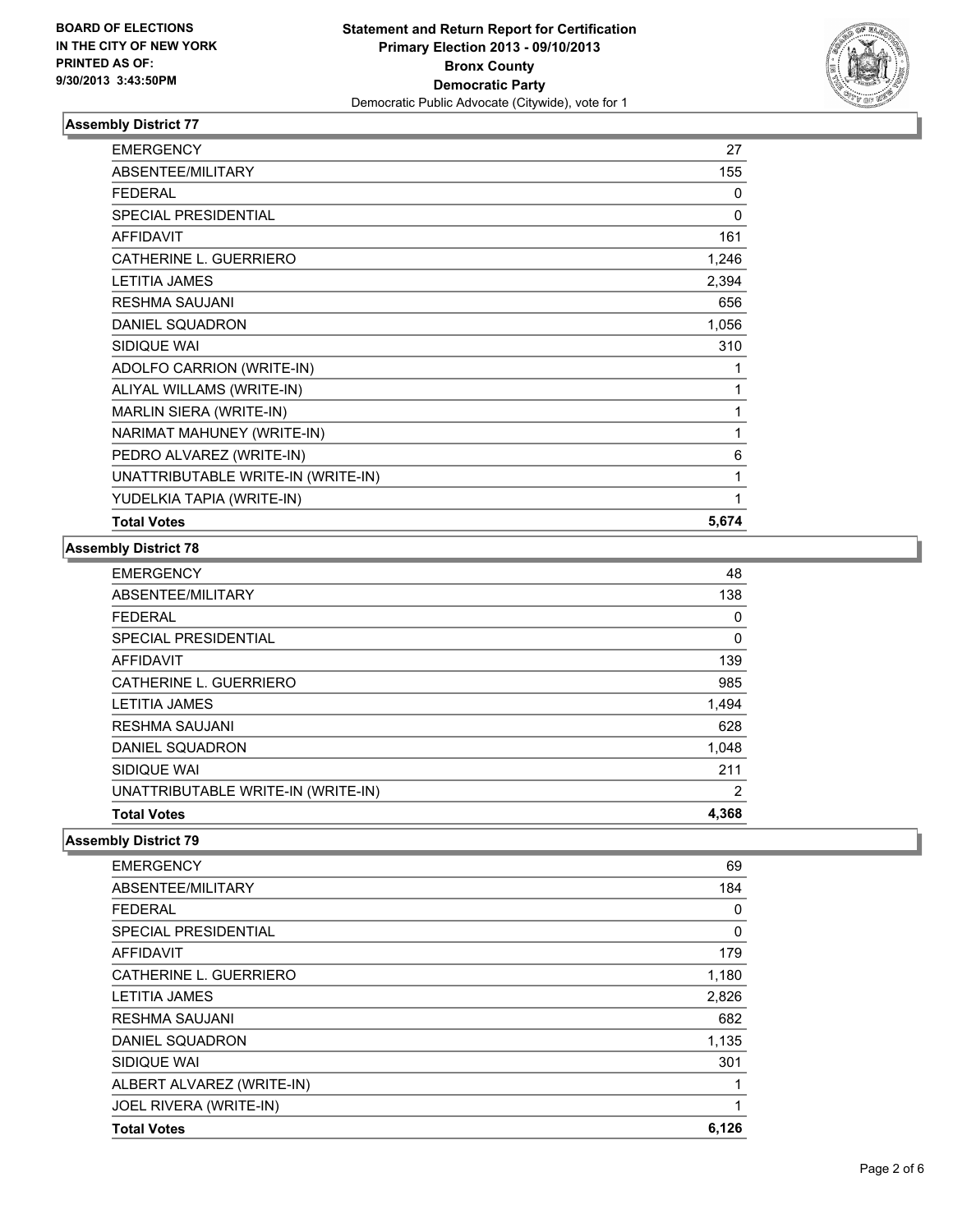

| <b>EMERGENCY</b>       | 197      |
|------------------------|----------|
| ABSENTEE/MILITARY      | 297      |
| <b>FEDERAL</b>         | $\Omega$ |
| SPECIAL PRESIDENTIAL   | 0        |
| AFFIDAVIT              | 128      |
| CATHERINE L. GUERRIERO | 1,024    |
| <b>LETITIA JAMES</b>   | 1,936    |
| <b>RESHMA SAUJANI</b>  | 847      |
| DANIEL SQUADRON        | 1,627    |
| SIDIQUE WAI            | 170      |
| <b>Total Votes</b>     | 5,604    |

### **Assembly District 81**

| <b>EMERGENCY</b>                   | 196            |
|------------------------------------|----------------|
| ABSENTEE/MILITARY                  | 462            |
| <b>FEDERAL</b>                     | 0              |
| SPECIAL PRESIDENTIAL               | $\Omega$       |
| <b>AFFIDAVIT</b>                   | 155            |
| CATHERINE L. GUERRIERO             | 1,224          |
| <b>LETITIA JAMES</b>               | 2,241          |
| <b>RESHMA SAUJANI</b>              | 1,645          |
| DANIEL SQUADRON                    | 4,456          |
| SIDIQUE WAI                        | 227            |
| C.KEELING (WRITE-IN)               |                |
| CHERYL CLEELING (WRITE-IN)         | 1              |
| CHERYL KEELING (WRITE-IN)          | $\overline{2}$ |
| COOKIE GALVEZ (WRITE-IN)           | 1              |
| MICHAEL BLOOMBERG (WRITE-IN)       | 1              |
| SAL F. ALBANESE (WRITE-IN)         | 1              |
| UNATTRIBUTABLE WRITE-IN (WRITE-IN) | 1              |
| <b>Total Votes</b>                 | 9,801          |

| <b>EMERGENCY</b>                   | 145   |
|------------------------------------|-------|
| ABSENTEE/MILITARY                  | 220   |
| <b>FEDERAL</b>                     | 0     |
| SPECIAL PRESIDENTIAL               | 0     |
| AFFIDAVIT                          | 97    |
| CATHERINE L. GUERRIERO             | 1,456 |
| <b>LETITIA JAMES</b>               | 3,783 |
| <b>RESHMA SAUJANI</b>              | 1,080 |
| DANIEL SQUADRON                    | 2,349 |
| SIDIQUE WAI                        | 215   |
| IRA STOLILNICK (WRITE-IN)          |       |
| UNATTRIBUTABLE WRITE-IN (WRITE-IN) | 1     |
| <b>Total Votes</b>                 | 8,885 |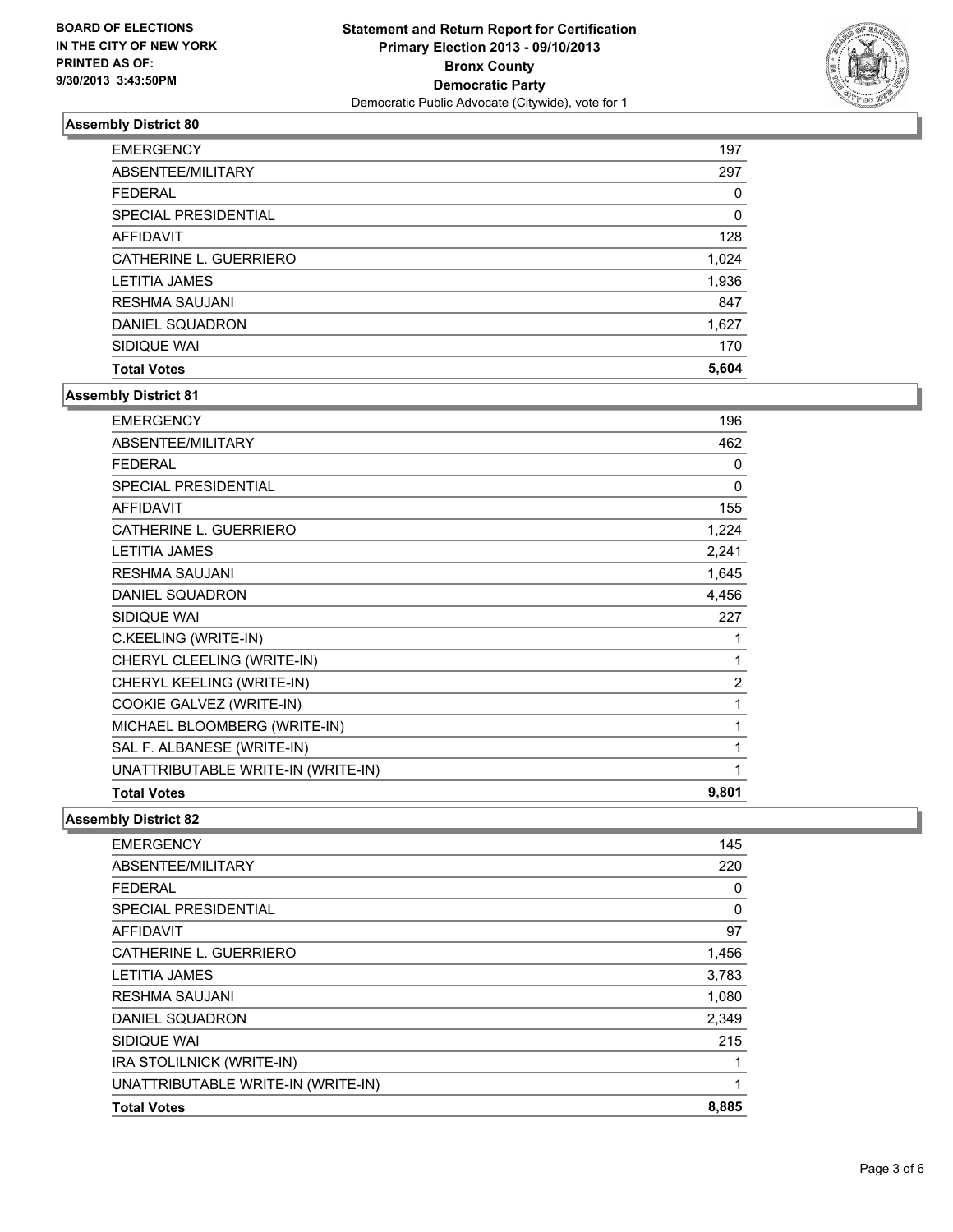

| <b>EMERGENCY</b>        | 196   |
|-------------------------|-------|
| ABSENTEE/MILITARY       | 263   |
| <b>FEDERAL</b>          | 0     |
| SPECIAL PRESIDENTIAL    | 0     |
| <b>AFFIDAVIT</b>        | 106   |
| CATHERINE L. GUERRIERO  | 1,138 |
| <b>LETITIA JAMES</b>    | 4,378 |
| <b>RESHMA SAUJANI</b>   | 733   |
| DANIEL SQUADRON         | 1,273 |
| SIDIQUE WAI             | 235   |
| AL GORE (WRITE-IN)      | 1     |
| CRYSTAL WADE (WRITE-IN) | 1     |
| <b>Total Votes</b>      | 7,759 |

### **Assembly District 84**

| <b>EMERGENCY</b>       | 148   |
|------------------------|-------|
| ABSENTEE/MILITARY      | 107   |
| <b>FEDERAL</b>         | 0     |
| SPECIAL PRESIDENTIAL   | 0     |
| <b>AFFIDAVIT</b>       | 131   |
| CATHERINE L. GUERRIERO | 1,296 |
| <b>LETITIA JAMES</b>   | 1,804 |
| <b>RESHMA SAUJANI</b>  | 731   |
| DANIEL SQUADRON        | 1,037 |
| SIDIQUE WAI            | 280   |
| <b>Total Votes</b>     | 5,148 |

| 41       |
|----------|
| 133      |
| 0        |
| $\Omega$ |
| 110      |
| 1,058    |
| 2,182    |
| 682      |
| 959      |
| 221      |
| 5,102    |
|          |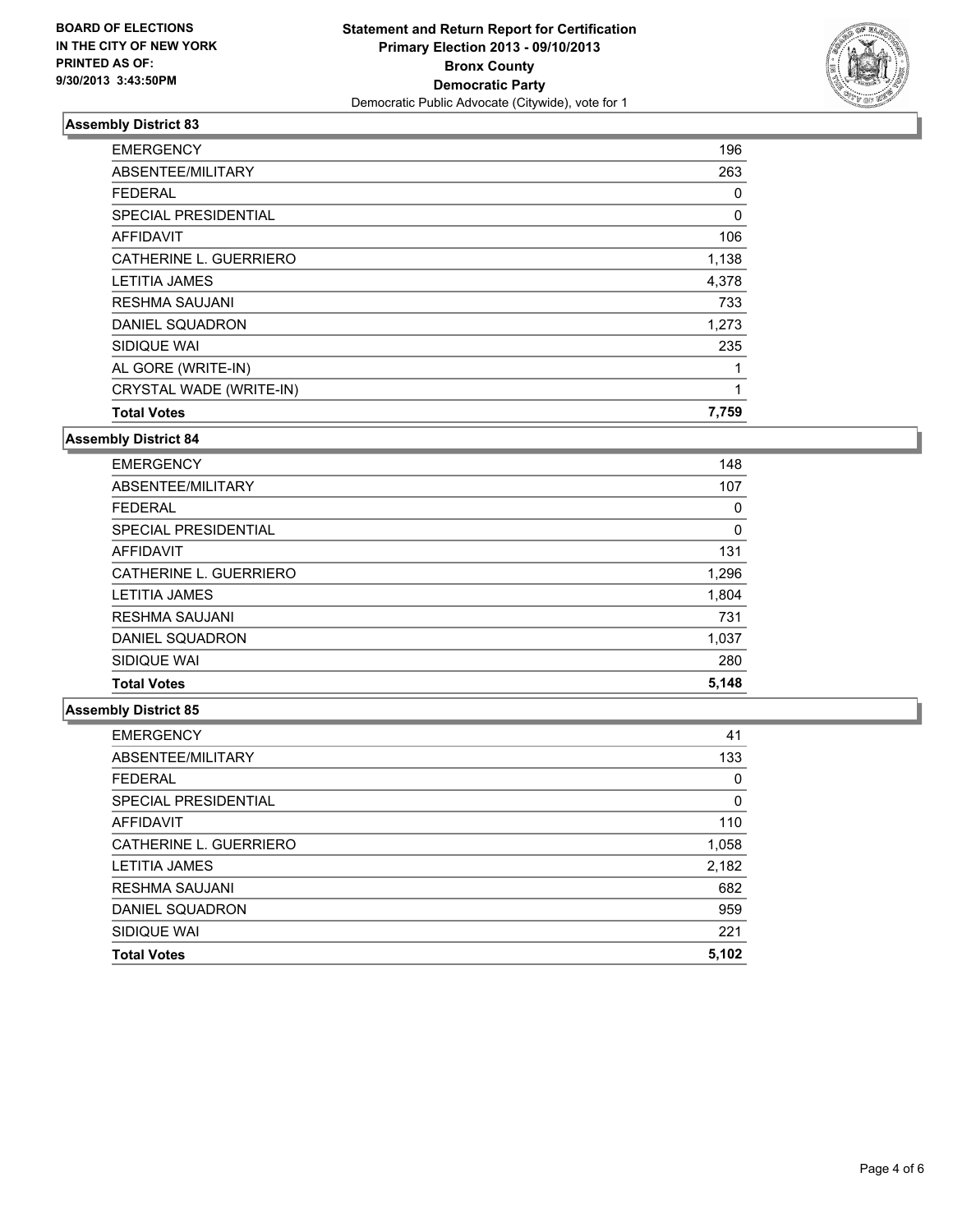

| <b>EMERGENCY</b>       | 291   |
|------------------------|-------|
| ABSENTEE/MILITARY      | 106   |
| <b>FEDERAL</b>         | 0     |
| SPECIAL PRESIDENTIAL   | 0     |
| AFFIDAVIT              | 141   |
| CATHERINE L. GUERRIERO | 967   |
| <b>LETITIA JAMES</b>   | 1,600 |
| <b>RESHMA SAUJANI</b>  | 609   |
| DANIEL SQUADRON        | 744   |
| SIDIQUE WAI            | 240   |
| <b>Total Votes</b>     | 4.160 |

| <b>EMERGENCY</b>       | 124   |
|------------------------|-------|
| ABSENTEE/MILITARY      | 134   |
| <b>FEDERAL</b>         | 0     |
| SPECIAL PRESIDENTIAL   | 0     |
| AFFIDAVIT              | 149   |
| CATHERINE L. GUERRIERO | 983   |
| LETITIA JAMES          | 2,438 |
| RESHMA SAUJANI         | 1,013 |
| DANIEL SQUADRON        | 1,182 |
| SIDIQUE WAI            | 199   |
| <b>Total Votes</b>     | 5,815 |